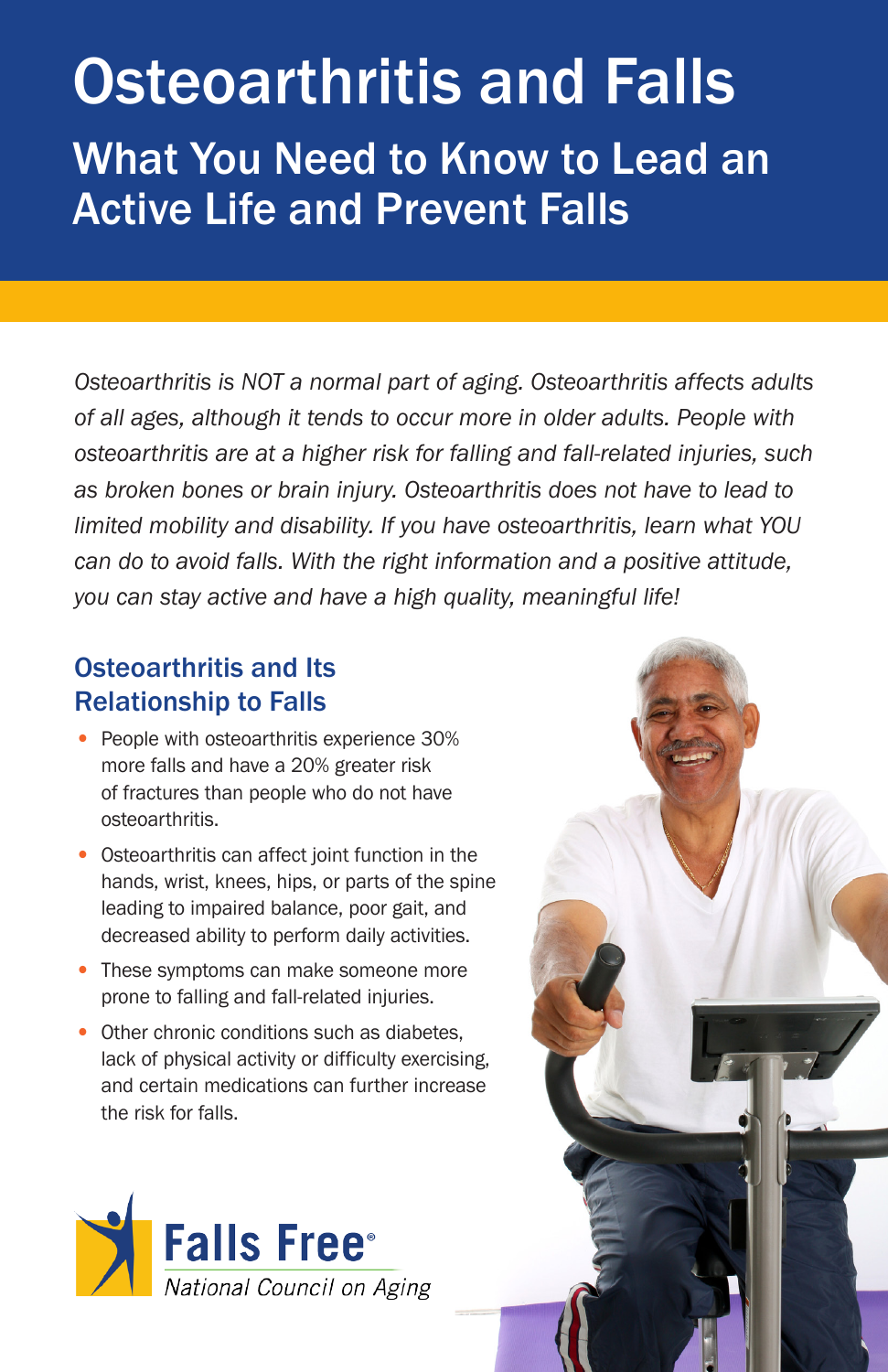## What is Osteoarthritis?

- Osteoarthritis is a common ongoing condition of the joints.
- Osteoarthritis is not due to "wear and tear" on the joints, as was once believed.
- This condition occurs when the cartilage that cushions the joints wears away and causes inflammation or swelling.
- The hip joint and joints in the hand, knee, neck, and lower back are most commonly affected by osteoarthritis.
- As osteoarthritis worsens over time, bones may break down and develop growths called spurs. An inflammatory process can occur that further damages the cartilage. As the cartilage wears away, bone rubs against bone leading to joint damage and more pain.

## What Can I Do?

#### Talk to Your Health Care Provider

- A range of treatments can help manage your symptoms so that you can continue to be active and do the things you want to do. Talk to your health care provider about what is best for you.
- Know that most falls can be prevented. Ask your health care provider about a falls screening or assessment to better understand your risk for falling and what you can do to reduce that risk.

### *Review common treatments for osteoarthritis with your health care provider to determine what is best for you. Treatments include:*

- Pain relievers (analgesics). These Corticosteroids. These are also may be over-the-counter, such as acetaminophen (Tylenol®), or prescription medications, such as opioids (narcotics) and an opioid-like medication called Tramadol®.
- Nonsteroidal anti-inflammatory drugs (NSAIDS). These reduce inflammation, swelling, and pain associated with inflammation. NSAIDS are available over-thecounter or by prescription and include aspirin, ibuprofen, naproxen and diclofenac.
- anti-inflammatory medicines and are available only by prescription. This group of medications can be taken by mouth or injected directly into a joint at a provider's office.
- Hyaluronic acid. This acid occurs naturally in the joint fluid, acting as a shock absorber and lubricant. This acid can break down in people with osteoarthritis. As a medication, hyaluronic acid is injected directly into a joint at a provider's office.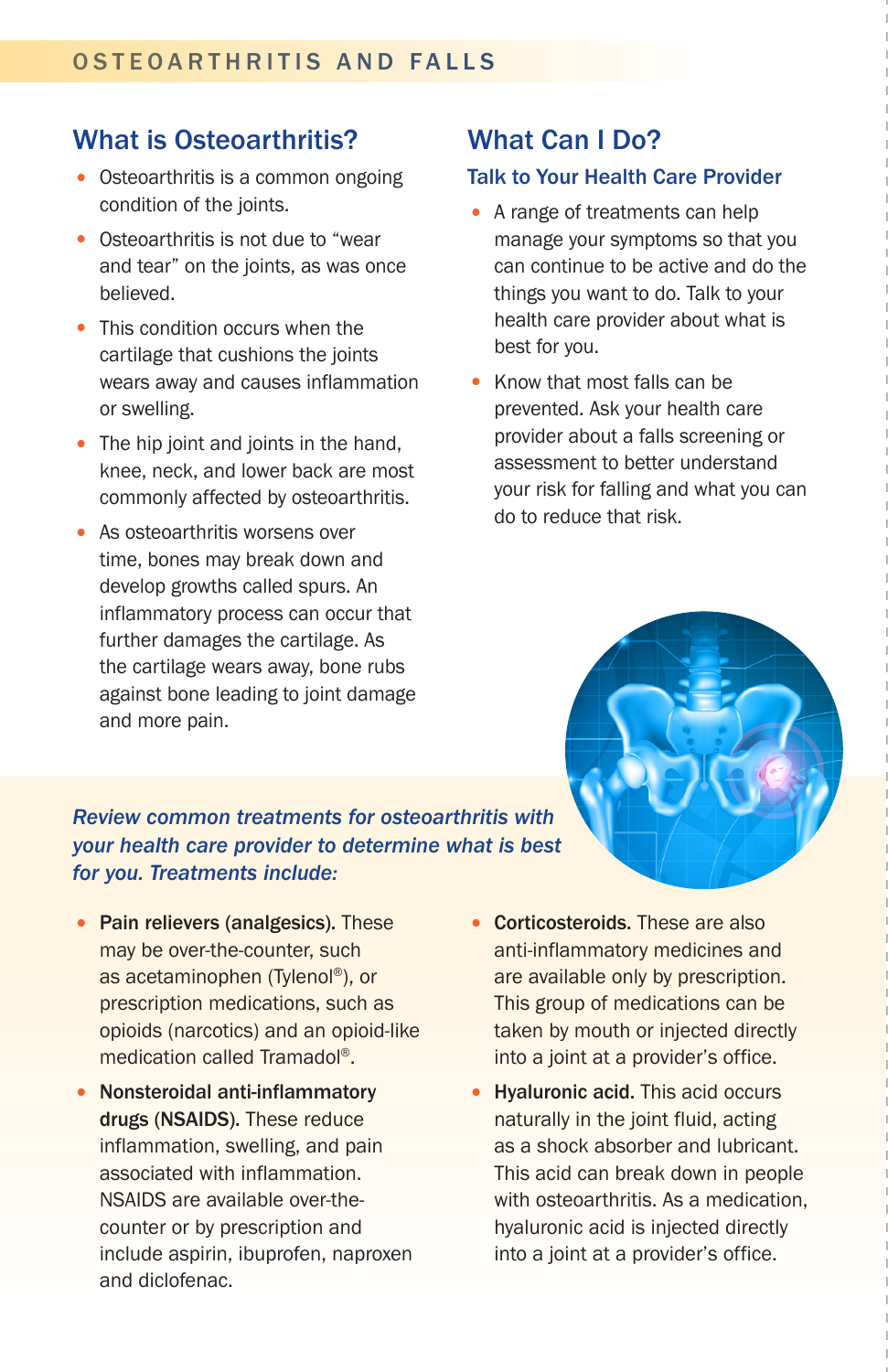## Engage in the Right Kind of Physical Activity



- Exercise is considered the most effective non-drug treatment for reducing pain and improving movement in osteoarthritis. Ask your health care provider how much physical activity is right for you.
- The weekly recommendation for aerobic exercise is 150 minutes of moderateintensity OR 75 minutes of vigorousintensity OR an equivalent combination. This could include a 30-minute swift walk or bike ride 5 times per week OR jogging, swimming, or biking that gets your heart pumping for 25 minutes 3 times per week OR any combination of these based on your ability and preference.
- If you are not able to do 30 minutes or 25 minutes at one time, you receive the same benefits from shorter intervals of exercise, such as 10 minutes of walking 3 times a day.
- Join a physical activity program or one of the many proven, evidence-based falls prevention programs in your community (see below). The aim of these programs is to strengthen balance and gait, increase muscle strength, and improve coordination and flexibility. You will likely gain other benefits such as confidence, improved mood, less fear of falling, and even pain relief.

#### Join a Self-Management Workshop

• The Chronic Disease Self-Management Program has been proven to help people with chronic conditions, like arthritis, manage their health and improve their quality of life. The interactive program helps participants to take control of symptoms like pain or fatigue, increase physical activity, manage medications, and communicate with physicians.

## Pay Attention to Your Diet

• Eat a balanced diet, rich in calcium and Vitamin D.

#### Manage your Weight

• Maintaining a healthy weight can help the condition from getting worse and help you stay more physically active.



#### Get Plenty of Sleep

• The recommendation is 7 to 8 hours of sleep per night.

#### Get Your Medications Reviewed

• Review medications with your pharmacist or health care provider as medication side effects and interactions may increase fall risks. Work with him or



her to identify the best medication combination for your health conditions.

## What Should I Avoid?

- Avoid "resting your joints" too much or not moving the joints regularly. Movement helps, not hurts, osteoarthritis. Do not be a "couch potato."
- If you have more joint pain two hours after exercising than before you started, you've overdone it. Ease up at your next workout.
- Don't let a fear of falling limit your physical activity. Join a program like A Matter of Balance that will help you overcome your fear of falling.
- Avoid exercise programs that put excessive strain on your joints.
- Don't smoke, and limit your use of alcohol.